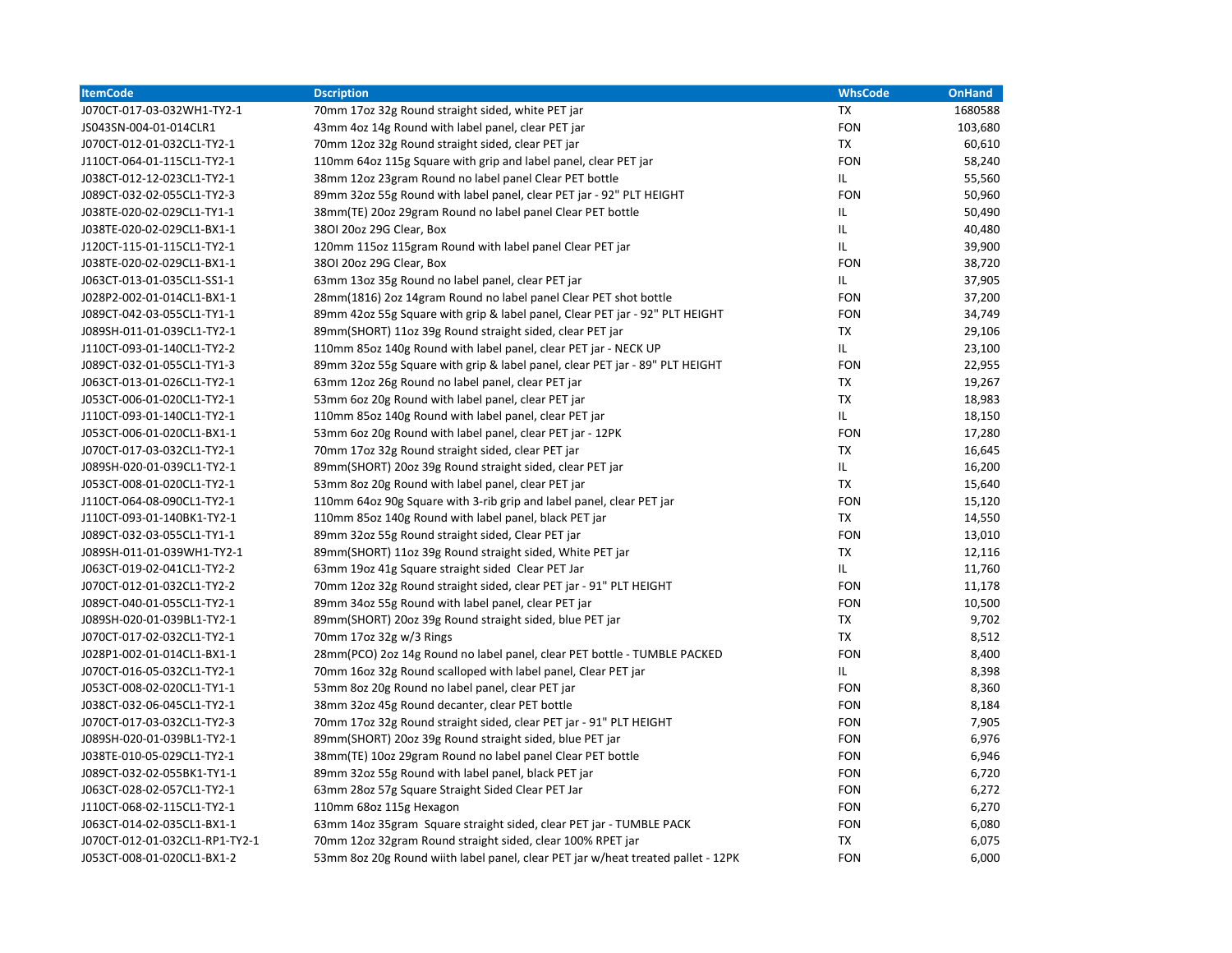| J089CT-034-01-055BK1-TY1-1         | ****OBSOLETE**** - USE:: J089CT-034-01-055BK1-TY2-1                                  | <b>FON</b> | 5,616 |
|------------------------------------|--------------------------------------------------------------------------------------|------------|-------|
| J063CT-014-02-033CL1-TY2-1         | 63mm 14oz 33g Square straight sided, clear PET jar                                   | <b>FON</b> | 5,600 |
| J070CT-012-01-032CL1-SS2-1         | 70mm 12oz 32g Round straight sided, clear PET jar - NECK UP                          | <b>FON</b> | 5,596 |
| J110CT-064-02-090RD1-TY2-1         | 110mm 64oz 90g Red W Label Panel                                                     | <b>FON</b> | 5,395 |
| J110CT-120-01-140CL1-TY1-1         | 110mm 120oz 140g Square with grip & label panel, clear PET jar                       | <b>FON</b> | 5,184 |
| J110CT-064-01-090CL1-BX1-1         | 110mm 64oz 90g Square with grip and label panel, clear PET jar - 6PK                 | <b>FON</b> | 5,160 |
| J063CT-016-02-026CL1-TY2-2         | 63mm 16oz 26g Square with grip and label panel, clear PET jar                        | <b>FON</b> | 4,620 |
| J110CT-068-03-115BK1-TY2-1         | 110mm 68oz 115g Round with label panel, black PET jar                                | IL.        | 4,620 |
| J110PN-064-02-090CL1-TY2-1         | 110mm(PN) 64oz 90g Round with label panel, clear PET jar - 6PK                       | IL.        | 4,316 |
| J070CT-016-05-032CL1-TY2-1         | 70mm 16oz 32g Round scalloped with label panel, Clear PET jar                        | <b>FON</b> | 4,199 |
| J110CT-055-01-065CL1-TY2-1         | 110mm 55oz 65g Round straight sided, clear PET jar                                   | <b>FON</b> | 4,176 |
| J070CT-017-03-032CL1-TY2-2         | 70mm 17oz 32g Round straight sided, clear PET jar - NO STRAPS                        | <b>FON</b> | 4,131 |
| J089SH-015-01-039BK1-RP1-TY2-1     | 89mm(SHORT) 15oz 39g Round straight sided, Black 100% RPET jar                       | <b>FON</b> | 4,116 |
| J063CT-014-02-035CL1-TY2-1         | 63mm 14oz 35gram square straight sided clear PET jsr                                 | <b>TX</b>  | 4,080 |
| J089CT-032-01-055WH1-TY1-1         | 89mm 32oz 55g Square with grip and label panel, White PET Jar                        | TX         | 4,080 |
| J063CT-018-01-041CL1-TY2-1         | 63mm 18oz 41g Round no Label Panel Clear PET Jar                                     | IL.        | 4,075 |
| J063CT-016-03-026CL1-TY2-2         | 63mm 16oz 26gram Round no label panel Clear PET jar (NECK UP)                        | <b>TX</b>  | 4,060 |
| J120TL-256-01-275CL1-TY2-1         | 120mm 256oz 275g Round with label panel, clear PET jar                               | TX         | 3,960 |
| J070CT-016-01-050CL1-TY2-2         | 70mm 16oz 50g Round no label panel, clear PET jar                                    | <b>FON</b> | 3,834 |
| J063CT-018-06-035CL1-TY2-1         | 63mm 18oz 35gram Round with label panel, Clear PET jar                               | <b>FON</b> | 3,598 |
| J110CT-094-01-115CL1-TY2-1         | 110mm 94oz 115g Square beveled shoulder with label panel, clear PET jar              | TX         | 3,564 |
| J110CT-064-02-090CL1-BX1-3         | 110mm 64oz 90g Round w/Label Panel Boxes Taped top⊥                                  | <b>FON</b> | 3,456 |
| J063CT-016-01-035CL1-BX1-1         | 63mm 16oz 35g Round with label panel, clear PET jar - 12PK                           | IL.        | 3,240 |
| J038CT-017-03-034CL1-TY2-1         | 38mm 17oz 34g Oval with ribbed sides, clear PET bottle - 86" Plt Height              | <b>FON</b> | 3,211 |
| J120CT-064-01-115CL1-TY1-1         | 120mm 64oz 115g Square with grip & label panel, clear PET jar                        | <b>FON</b> | 3,200 |
| J110CT-107-01-140CL1-TY1-1         | 110mm 107oz 140g Round with label panel, clear PET jar                               | <b>TX</b>  | 3,186 |
| J063CT-016-01-026CL1-TY1-1         | 63mm 16oz 26g Round with label panel, Clear PET jar                                  | IL.        | 3,080 |
| J110CT-064-02-090BL1-TY2-1         | 110mm 64oz 90gram Round with label panel Blue PET jar                                | IL.        | 3,053 |
| J110CT-064-01-090WH1-TY2-1         | 110mm 64oz 90g Square with grip and label panel, white PET jar                       | <b>TX</b>  | 3,040 |
| J070CT-012-01-032CL1-BX1-1         | 70mm 12oz 32gram Round straight sided Clear PET jar                                  | <b>FON</b> | 3,000 |
| J038CT-016-01-029CL1-RP1-UV3-TY2-1 | 38mm 16oz 29g Round no label panel, Clear 100% RPET with .25% UV bottle              | IL.        | 3,000 |
| J089CT-034-01-055BL1-TY2-1         | 89mm 34oz 55g Round no label panel, BLUE PET jar                                     | <b>FON</b> | 2,808 |
| J110CT-076-02-090CL1-TY2-2         | 110mm 76oz 90g Round straight sided, clear PET jar - 86" PLT HEIGHT                  | IL         | 2,784 |
| J070CT-039-01-055CL1-TY1-1         | 70mm 39oz 55g 04-0351 SQ. Packer Gimbal                                              | IL.        | 2,717 |
| J028P1-033-03-047CL1-BX1-1         | 28mm(PCO) 33oz 47g Round scalloped shoulder with label panel, clear PET bottle - 6PK | <b>FON</b> | 2,700 |
| J070CT-016-01-032CL1-BX1-1         | 70mm16oz 32g Round No Label Panel Clear PET Jar - no liner                           | <b>FON</b> | 2,688 |
| J110CT-107-01-140SL3-TY1-2         | 110mm 107oz 140g Round with label panel, silver PET jar - NECK DOWN                  | IL.        | 2,655 |
| J089CT-029-01-055BK1-TY2-1         | 89mm 25oz 55g Round Straight sided Black PET Jar                                     | <b>FON</b> | 2,608 |
| J089CT-029-01-055BL1-TY2-1         | 89mm 25oz 55g Round Straight sided Blue PET Jar                                      | <b>FON</b> | 2,608 |
| J038TE-016-01-034CL1-TY2-1         | 38mm 16oz 34g Round no label panel, Clear PET bottle                                 | <b>FON</b> | 2,600 |
| J038TE-012-12-029WH1-TY2-1         | 38mm(TE) 12oz 29gram Round no label panel, White PET bottle                          | IL.        | 2,541 |
| J110CT-093-01-140CL1-TY2-1         | 110mm 85oz 140g Round with label panel, clear PET jar                                | TX         | 2,425 |
| J028P1-002-01-012CL1-BX1-1         | 28mm(PCO) 2oz 12g Round no label panel, clear PET bottle - TUMBLE PACKED             | IL.        | 2,400 |
| J110CT-068-03-115BK1-TY2-2         | 110mm 68oz 115g Round with label panel, black PET Jar - NECK UP                      | IL.        | 2,387 |
| J063CT-016-03-041CL1-TY2-2         | 63mm 16oz 41g Round no Label Panel Clear PET Jar (Neck Up)                           | TX         | 2,320 |
| J070CT-032-01-050CL1-TY2-1         | 70mm 32oz 50g Round with label panel, Clear PET jar                                  | <b>FON</b> | 2,240 |
|                                    |                                                                                      |            |       |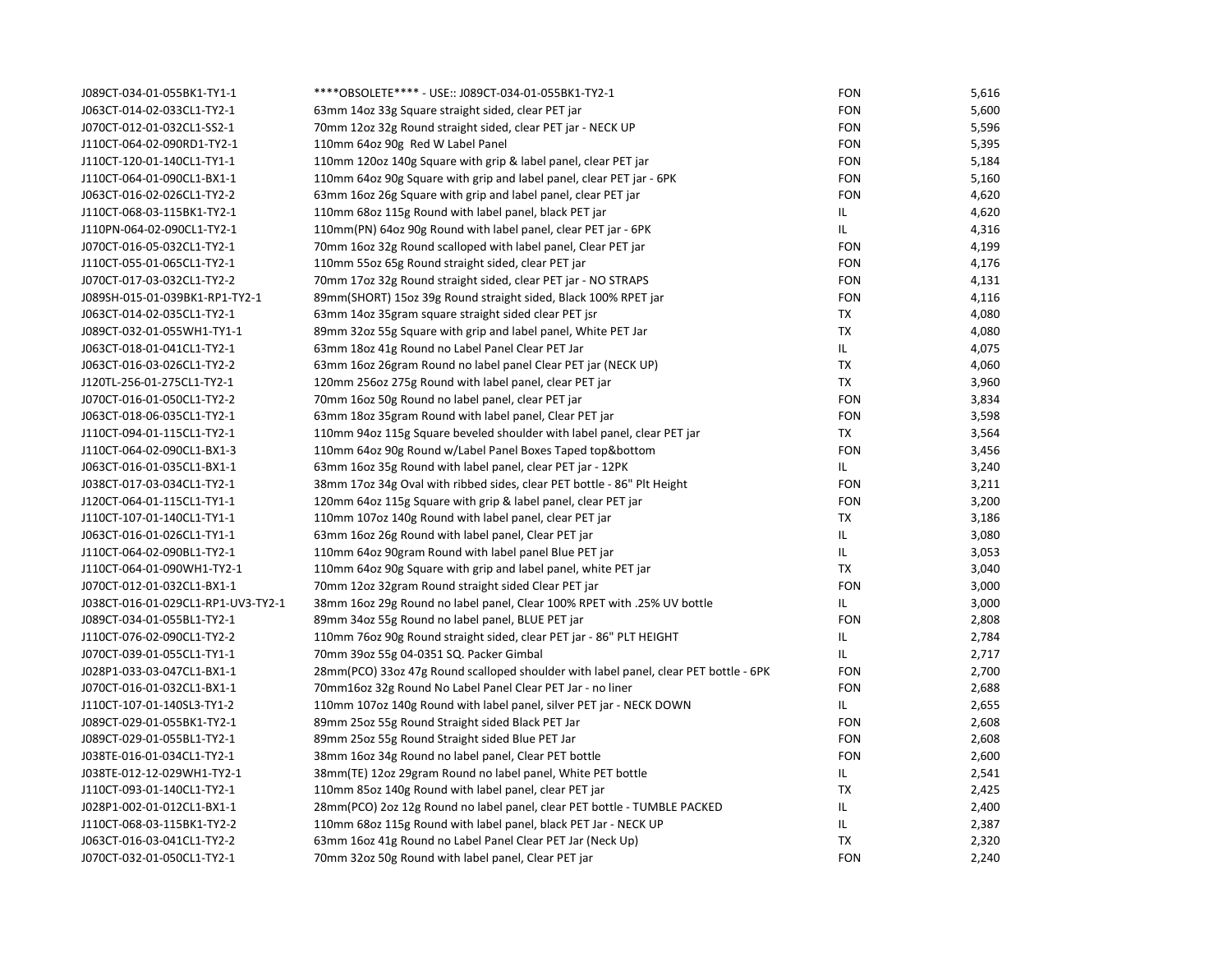| J089CT-027-01-055CL1-TY2-2     | 89mm 27oz 55gram Square with grip & label panel, Clear PET jar - NECK UP     | IL         | 2,145 |
|--------------------------------|------------------------------------------------------------------------------|------------|-------|
| J120TL-256-01-275BK1-TY2-1     | 120mm 256oz 275g Round with label panel, black PET jar                       | <b>TX</b>  | 2,112 |
| J110CT-076-02-090CL1-TY2-1     | 110mm 76oz 90g Round straight sided, clear PET Jar                           | IL.        | 2,088 |
| J120TL-320-01-250CL1-TY3-1     | 120mm 320oz 250g Round checkered big barrel, clear PET jar                   | TX         | 1,960 |
| J120TL-320-01-275CL1-TY3-1     | 120mm 320oz 275gram Round big barrel, Clear PET jar                          | <b>FON</b> | 1,934 |
| J089CT-040-01-055CL1-TY1-1     | *** OBSOLETE*** use J089CT-040-01-055CL1-TY2-1                               | IL.        | 1,932 |
| J110CT-076-02-115CL1-TY2-2     | 110mm 76oz 115g Round straight sided, clear PET jar - 86" PLT HEIGHT         | <b>FON</b> | 1,856 |
| J110CT-076-02-090CL1-TY2-2     | 110mm 76oz 90g Round straight sided, clear PET jar - 86" PLT HEIGHT          | <b>TX</b>  | 1,856 |
| J120TL-225-02-250RD1-TY1-1     | 120mm 225oz 250g Round with label panel, Red PET jar                         | <b>FON</b> | 1,841 |
| J028CT-033-03-049CL1-TY2-1     | 28mm 33oz 49g Round scalloped shoulder with label panel, clear PET bottle    | <b>FON</b> | 1,764 |
| J120CT-159-01-155CL1-TY2-1     | 120mm 159oz 155g Round with label panel, clear PET jar                       | <b>FON</b> | 1,755 |
| J063CT-019-02-041CL1-TY2-2     | 63mm 19oz 41g Square straight sided Clear PET Jar                            | TX         | 1,640 |
| J120CT-064-01-115CL1-TY1-1     | 120mm 64oz 115g Square with grip & label panel, clear PET jar                | IL.        | 1,596 |
| J110CT-128-04-155BL1-TY2-1     | 110mm 128oz 155g Round with label panel, blue PET jar                        | <b>FON</b> | 1,593 |
| J120TL-256-02-250BL1-TY2-1     | 120mm 256oz 250g Round with label panel, blue PET jar                        | IL.        | 1,584 |
| J089CT-040-03-055CL1-TY2-1     | 89mm 40oz 55g Clear Square w/ Grip & Label Panel                             | IL.        | 1,540 |
| J063CT-013-01-026BK1-TY2-1     | 63mm 12oz 26g Round no label panel, black PET jar                            | IL.        | 1,508 |
| J120CT-044-01-090CL1-TY2-1     | 120mm 44oz 90g Round straight sided, clear PET jar                           | <b>FON</b> | 1,494 |
| J110CT-064-08-115CL1-TY2-1     | 110mm 64oz 115g Square with 3-rib grip and label panel, clear PET jar        | <b>FON</b> | 1,440 |
| J110CT-055-01-065CL1-TY2-1     | 110mm 55oz 65g Round straight sided, clear PET jar                           | <b>TX</b>  | 1,392 |
| J110CT-089-01-140CL1-TY2-1     | 110mm 89oz 140g Round with label panel, clear PET jar                        | <b>TX</b>  | 1,350 |
| J110CT-055-02-065CL1-TY2-1     | 110mm 55oz 65g Round straight sided, clear PET jar                           | IL.        | 1,327 |
| J089CT-032-03-055CL1-BX1-1     | 89mm 32oz 55g Round straight sided, Clear PET jar - 12-PK                    | IL.        | 1,320 |
| J110CT-128-02-155CL1-BX1-1     | 110mm 128oz 155g Round with label panel, clear PET jar - 4PK                 | <b>FON</b> | 1,296 |
| J089CT-042-03-055CL1-TY1-1     | 89mm 42oz 55g Square with grip & label panel, Clear PET jar - 92" PLT HEIGHT | IL         | 1,287 |
| J110CT-049-01-065CL1-TY2-1     | 110mm 49oz 65g Round straight sided, Clear PET jar                           | IL         | 1,276 |
| J110CT-066-02-090CL1-TY2-1     | 110mm 66oz 90g Round straight sided, Clear PET jar                           | IL.        | 1,276 |
| J028CT-033-02-048CL1-BX1-1     | 28mm 33oz 48g Round long neck with label panel, clear PET bottle - 12PK      | <b>FON</b> | 1,248 |
| J038CT-022-01-045CL1-BX1-1     | 38mm 22oz 45g Oval with ribbed sides, clear PET bottle - TUMBLE PACKED       | <b>FON</b> | 1,200 |
| J063CT-022-03-041CL1-TY1-2     | 63mm 22oz 41g Round with label panel Clear PET jar - 45" Ht Restriction      | <b>FON</b> | 1,193 |
| J089CT-029-01-055BK1-TY2-1     | 89mm 25oz 55g Round Straight sided Black PET Jar                             | <b>TX</b>  | 1,188 |
| J089CT-034-01-055CL1-TY2-1     | 89mm 34oz 55g Round no label panel, clear PET jar                            | <b>FON</b> | 1,170 |
| J110CT-128-02-140BK1-TY2-1     | 110mm 1280z 140g Round with label panel, black PET jar                       | <b>FON</b> | 1,134 |
| J070CT-032-01-050CL1-TY2-1     | 70mm 32oz 50g Round with label panel, Clear PET jar                          | TX         | 1,120 |
| J110CT-120-01-140CL1-BX1-1     | 110mm 120oz 140g Square with grip & label panel, clear PET jar - 4PK         | <b>FON</b> | 1,016 |
| J110CT-068-03-115BK1-RP1-TY2-1 | 110mm 68oz 115g Round with label panel, Black 100% RPET jar                  | <b>FON</b> | 1,001 |
| J110CT-068-03-115BK1-RP1-TY2-1 | 110mm 68oz 115g Round with label panel, Black 100% RPET jar                  | IL.        | 1,001 |
| J110CT-068-03-115CL1-TY2-1     | 110mm 68oz 115g Round with label panel, clear PET jar                        | <b>TX</b>  | 1,001 |
| J110CT-064-02-115CL1-TY2-1     | 110mm 64oz 115g Round Clear w/Label panel PET Jar                            | <b>FON</b> | 913   |
| J120CT-064-05-115CL1-TY1-1     | 120mm 64oz 115g Round straight sided, clear PET jar                          | <b>FON</b> | 913   |
| J110CT-128-04-140BL1-TY2-1     | 110mm 128oz 140g Round with label panel, blue PET jar                        | <b>FON</b> | 885   |
| J120CT-159-01-155BK1-TY2-1     | 120mm 159oz 155g Round with label panel, black PET Jar                       | IL         | 882   |
| J120CT-159-01-155BL1-TY2-1     | 120mm 159oz 155g Round with label panel, blue PET jar                        | IL.        | 882   |
| J120TL-300-01-275CL1-TY1-1     | 120mm 300oz 275g Round with label panel, clear PET jar                       | IL.        | 875   |
| J110CT-064-01-090WH1-BX1-1     | 110mm 64oz 90g White PET Jar Square w/Grip & Label Panel                     | <b>FON</b> | 864   |
| J110CT-128-04-140CL1-BX1-1     | 110mm 128oz 140g Round with label panel, clear PET jar - 4PK                 | <b>FON</b> | 864   |
|                                |                                                                              |            |       |